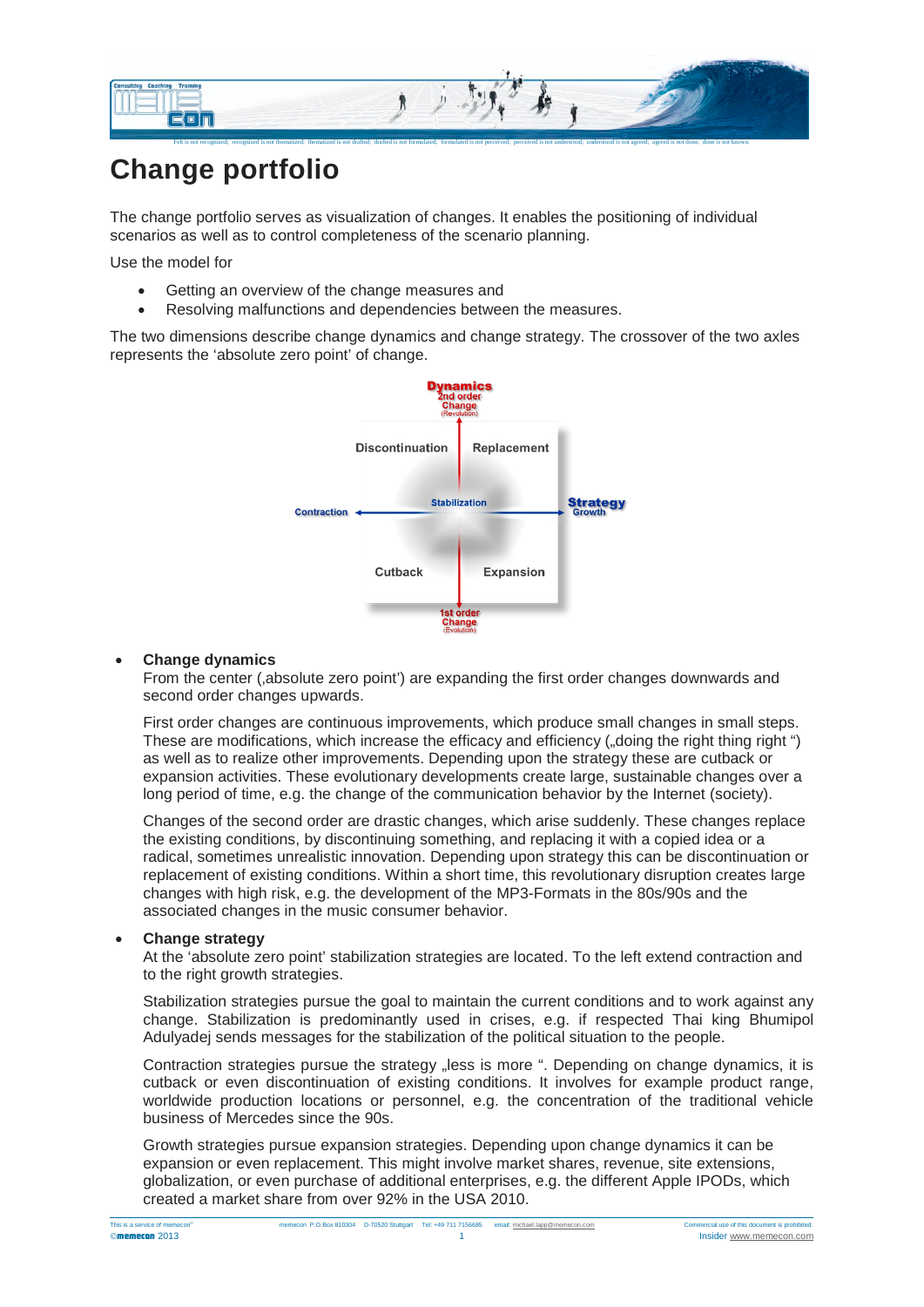

## **Elements of the change portfolio**

Describe the current activities (projects, tasks) or scenarios and evaluate the strategic direction and the degree of change.

| 1) Activities: | <b>Strategy</b>                              |
|----------------|----------------------------------------------|
|                | □ Contraction                                |
|                | $\Box$ Stabilization                         |
|                | $\Box$ Growth                                |
|                | <b>Dynamic</b>                               |
|                | $\square$ Small changes                      |
|                | $\Box$ Big changes                           |
| 2) Activities: | <b>Strategy</b>                              |
|                | $\Box$ Contraction                           |
|                | $\Box$ Stabilization                         |
|                | $\Box$ Growth                                |
|                | <b>Dynamic</b>                               |
|                | $\square$ Small changes                      |
|                | $\Box$ Big changes                           |
|                |                                              |
| 3) Activities: | <b>Strategy</b>                              |
|                | $\Box$ Contraction                           |
|                | $\Box$ Stabilization                         |
|                | $\Box$ Growth                                |
|                | <b>Dynamic</b>                               |
|                | $\square$ Small changes                      |
|                | $\Box$ Big changes                           |
| 4) Activities: | <b>Strategy</b>                              |
|                | □ Contraction                                |
|                | $\Box$ Stabilization                         |
|                | $\Box$ Growth                                |
|                | <b>Dynamic</b>                               |
|                | $\square$ Small changes                      |
|                | $\square$ Big changes                        |
| 5) Activities: | <b>Strategy</b>                              |
|                | $\Box$ Contraction                           |
|                | $\Box$ Stabilization                         |
|                | $\Box$ Growth                                |
|                | <b>Dynamic</b>                               |
|                | $\square$ Small changes                      |
|                | $\square$ Big changes                        |
| 6) Activities: |                                              |
|                | <b>Strategy</b>                              |
|                | □ Contraction                                |
|                | $\Box$ Stabilization                         |
|                | $\Box$ Growth                                |
|                | <b>Dynamic</b>                               |
|                | $\square$ Small changes                      |
|                | $\square$ Big changes                        |
| 7) Activities: | <b>Strategy</b>                              |
|                | $\Box$ Contraction                           |
|                | $\Box$ Stabilization                         |
|                | $\Box$ Growth                                |
|                | <b>Dynamic</b>                               |
|                | $\square$ Small changes                      |
|                | $\Box$ Big changes                           |
|                | For more space please use additional sheets. |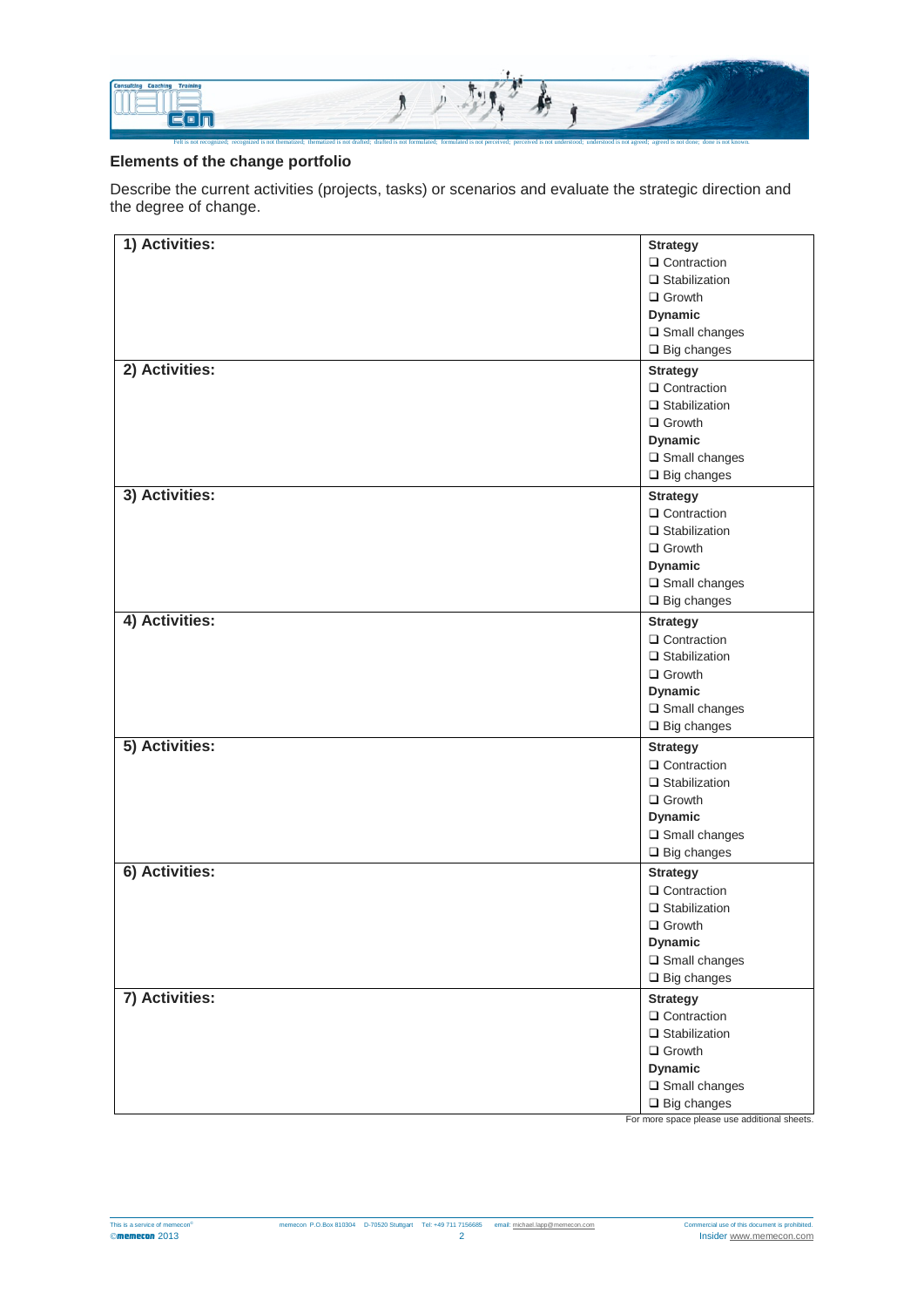

## **Change portfolio**

Get an overview by putting the number of the activity into the respective sector of the following diagram.



Check the portfolio concerning discrepancies that could result from the overview of the change measures. For example, align the contraction measures with a growth strategy. Or, influence big indirectly small change activities?

You can describe in the following table measures that appear in this portfolio.